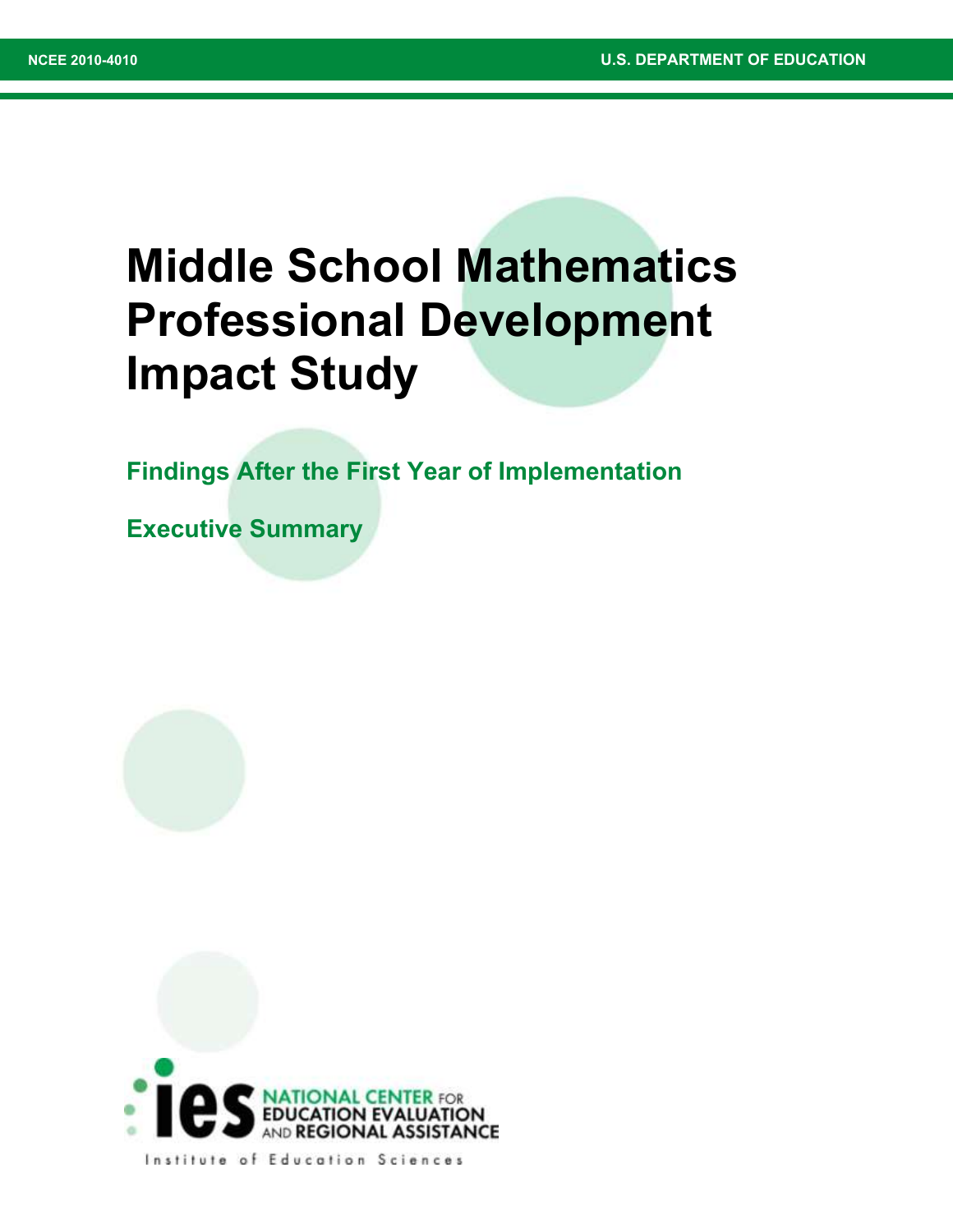# **Middle School Mathematics Professional Development Impact Study**

**Findings After the First Year of Implementation**

# **Executive Summary**

**April 2010**

**Michael S. Garet Andrew J. Wayne Fran Stancavage James Taylor Kirk Walters Mengli Song Seth Brown Steven Hurlburt**  American Institutes for Research

**Pei Zhu Susan Sepanik Fred Doolittle MDRC** 

**Elizabeth Warner**  Project Officer Institute of Education Sciences

NCEE 2010-4010 U.S. DEPARTMENT OF EDUCATION

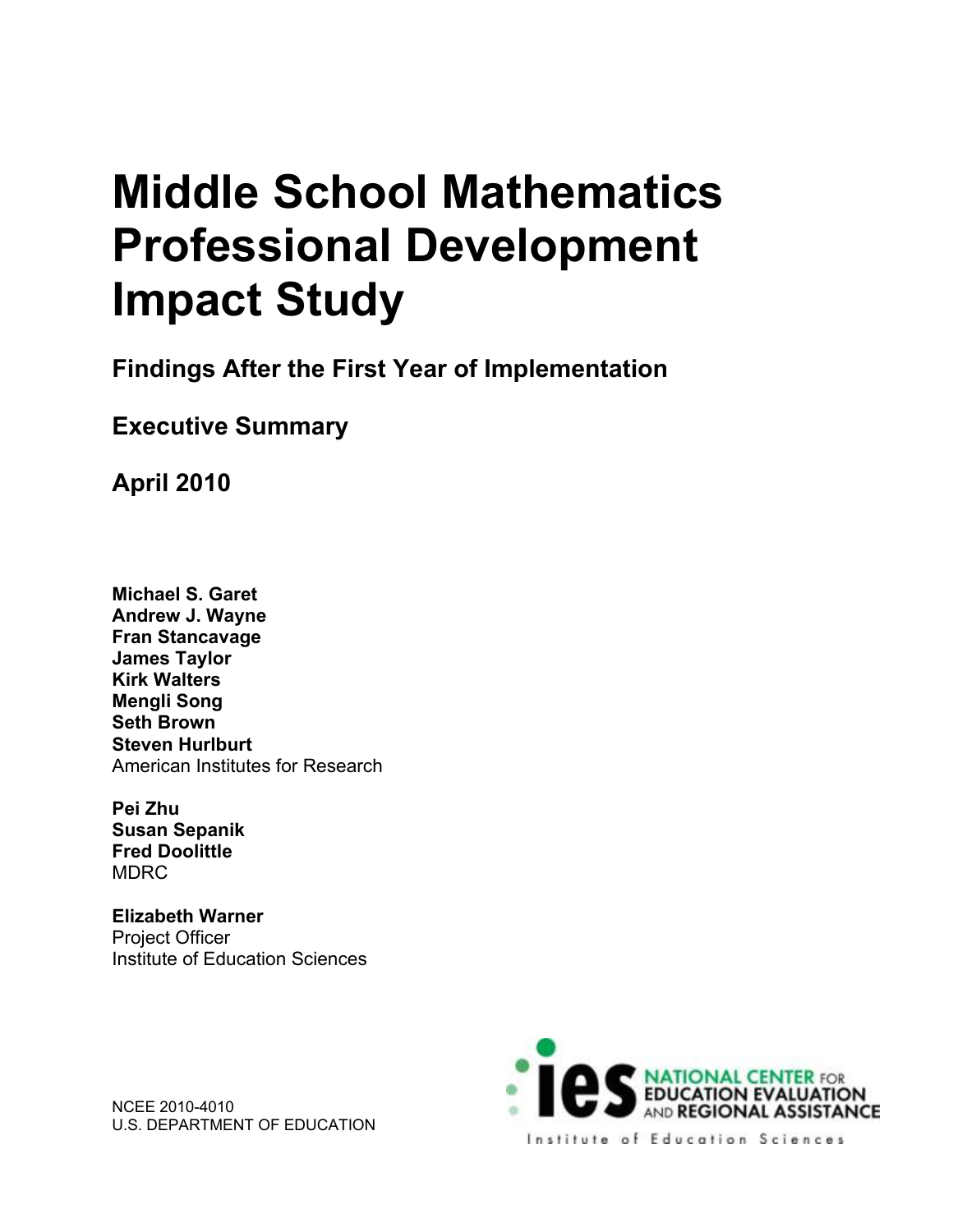#### **U.S. Department of Education**

Arne Duncan *Secretary* 

**Institute of Education Sciences**  John Q. Easton *Director* 

**National Center for Education Evaluation and Regional Assistance**  John Q. Easton *Acting Commissioner* 

### **April 2010**

This report was prepared for the Institute of Education Sciences under Contract No. ED-04-CO-0025/0005. The project officer was Elizabeth Warner in the National Center for Education Evaluation and Regional Assistance.

IES evaluation reports present objective information on the conditions of implementation and impacts of the programs being evaluated. IES evaluation reports do not include conclusions or recommendations or views with regard to actions policymakers or practitioners should take in light of the findings in the reports.

This report is in the public domain. Authorization to reproduce it in whole or in part is granted. While permission to reprint this publication is not necessary, the citation should be: Garet, M., Wayne, A., Stancavage, F., Taylor, J., Walters, K., Song, M., Brown, S., Hurlburt, S., Zhu, P., Sepanik, S., and Doolittle, F. (2010). *Middle School Mathematics Professional Development Impact Study: Findings After the First Year of Implementation* (NCEE 2010-4009). Washington, DC: National Center for Education Evaluation and Regional Assistance, Institute of Education Sciences, U.S. Department of Education.

To order copies of this report,

- Write to ED Pubs, Education Publications Center, U.S. Department of Education, P.O. Box 22207, Alexandria, VA 22304.
- Call in your request toll free to 1-877-4ED-Pubs. If 877 service is not yet available in your area, call 800-872-5327. Those who use a telecommunications device for the deaf (TDD) or a teletypewriter (TTY) should call 800-437-0833.
- Fax your request to 703-605-6794 or order online at www.edpubs.gov.

This report also is available on the IES website at http://ncee.ed.gov.

Upon request, this report is available in alternate formats such as Braille, large print, audiotape, or computer diskette. For more information, please contact the Department's Alternate Format Center at 202-205-8113.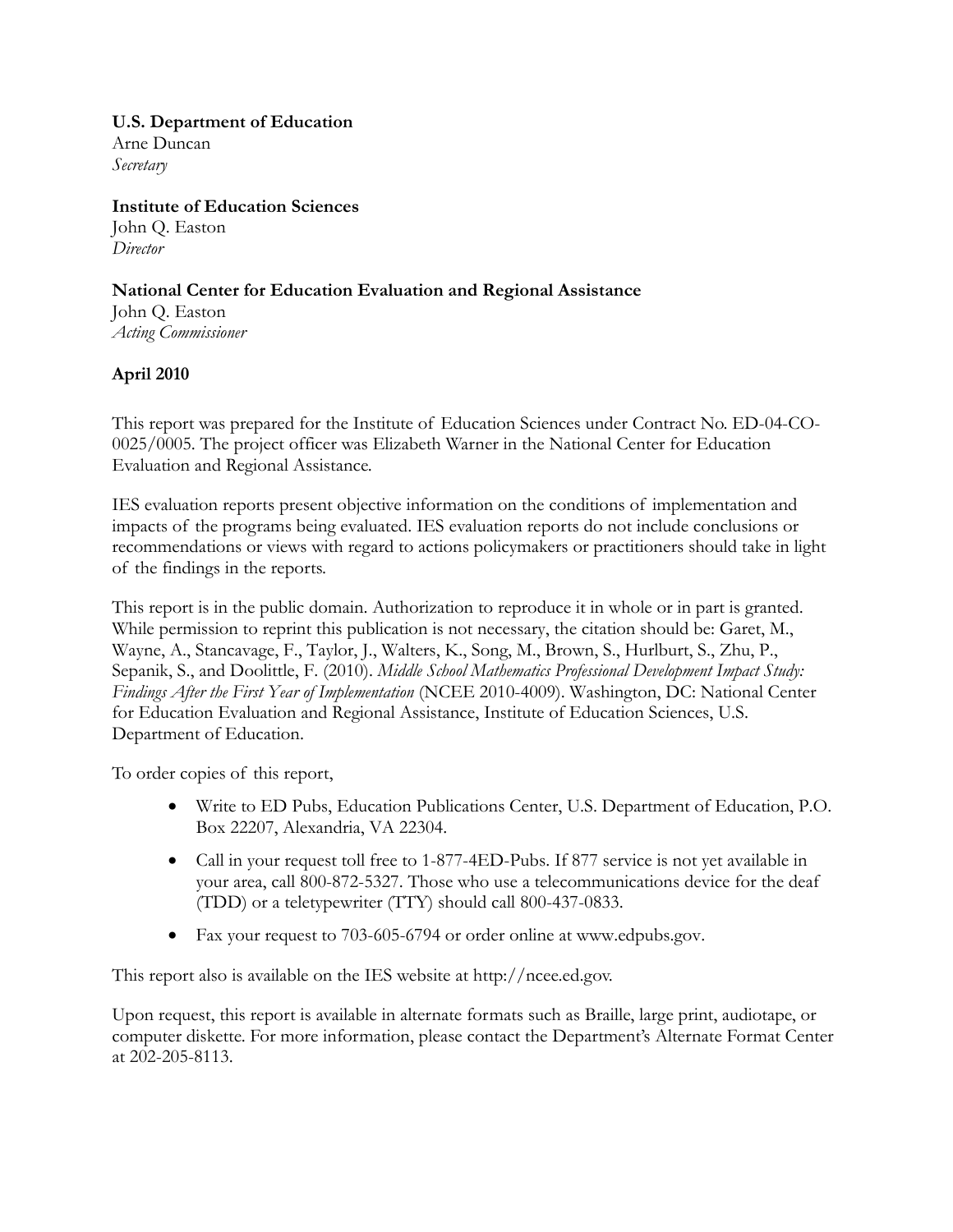## **ACKNOWLEDGMENTS**

This study represents a collaborative effort of school districts, schools, teachers, researchers, and professional development providers. We appreciate the willingness of the school districts, schools, and teachers to join the study, participate in the professional development, and respond to requests for data, feedback, and access to classrooms. We were also fortunate to have the advice of our Expert Advisory Panel: Sybilla Beckmann, University of Georgia; Julian Betts, University of California, San Diego; Doug Carnine, University of Oregon; Mark Dynarski, Mathematica Policy Research; Lynn Fuchs, Vanderbilt University; Russell Gersten, Instructional Research Group; Kenneth Koedinger, Carnegie Mellon University; Brian Rowan, University of Michigan; John Woodward, School of Education, University of Puget Sound; and Hung-Hsi Wu, University of California, Berkeley. We also appreciated the advice of Hyman Bass, University of Michigan, and others associated with the Learning Mathematics for Teaching project. We also appreciated the advice of W. James Lewis, University of Nebraska – Lincoln, and Andrew Porter, University of Pennsylvania. We also benefitted from the informed feedback on the study's statistical analyses and report from the following people at the American Institutes for Research (AIR) and MDRC: Howard Bloom, Gordon Berlin, George Bohrnstedt, Matthew Gushta, Rob Ivry, Pamela Morris, Marie-Andree Somers, Gary Phillips, and Shelley Rappaport.

We would like to thank all those who provided the professional development during the study, including the facilitators at America's Choice and Pearson Achievement Solutions, as well as the members of the treatment team who provided monitoring support—Steve Leinwand and Meredith Ludwig. We also thank those who served as site coordinators: Midori Hargrave, Jack Rickard, and several staff who served in these roles in the first year of implementation. We also thank Delphinia Brown, Suzannah Herrmann, and Amber Noel for coordinating the classroom observations and data processing, and Edith Tuazon and for her support of those efforts and assistance with project communications. We appreciated the excellent assistance of Jeanette Moses in multiple roles across the project. We also thank Lynne Blankenship and the conference staff for all their support in managing many of the study's professional development activities; Collin Payne for his excellent research assistance with the student records; all of the staff at REDA International, Inc., MDRC, Westat, and AIR who helped us collect and process data throughout the study; and the AIR and MDRC staff who helped us start the study up during the early years: Robert Ivry, Stephanie Safran, Kristin Porter, and Christian Geckeler. Finally, we would like to thank our report editors, Holly Baker, Lisa Knight, Patti Louthian, and Sharon Smith, who helped make the report useful and understandable.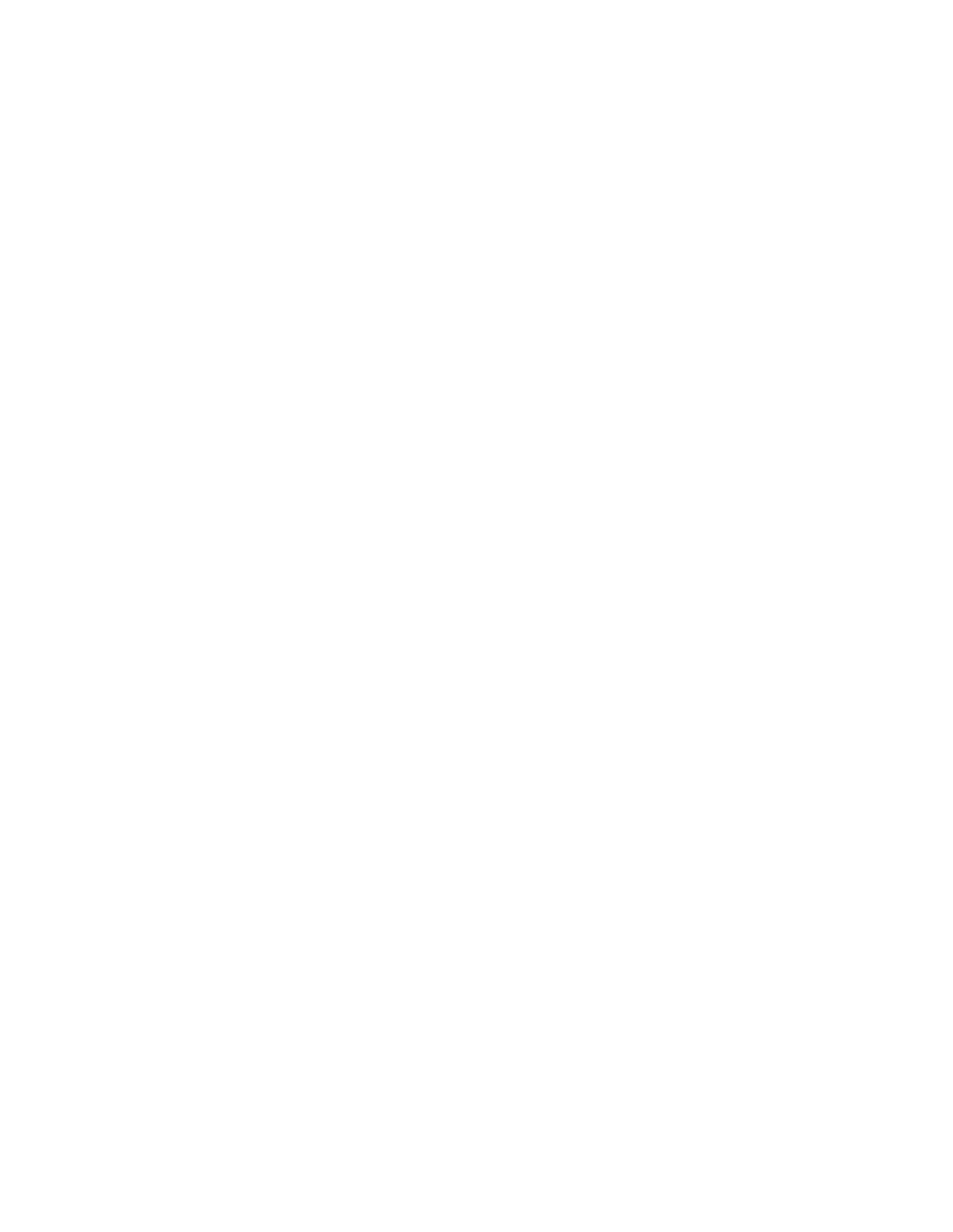# **DISCLOSURE OF POTENTIAL CONFLICTS OF INTEREST<sup>1</sup>**

The research team for this study consisted of a prime contractor, American Institutes for Research (AIR), and three subcontractors, MDRC, REDA International, Inc., and Westat, Inc. None of these organizations or their key staff has financial interests that could be affected by findings from the Middle School Mathematics Professional Development Impact Study. No one on the 10 member Expert Advisory Panel, convened by the research team annually to provide advice and guidance, has financial interests that could be affected by findings from the evaluation.

 $\overline{a}$ 

<sup>1</sup> Contractors carrying out research and evaluation projects for IES frequently need to obtain expert advice and technical assistance from individuals and entities whose other professional work may not be entirely independent of or separable from the particular tasks they are carrying out for the IES contractor. Contractors endeavor not to put such individuals or entities in positions in which they could bias the analysis and reporting of results, and their potential conflicts of interest are disclosed.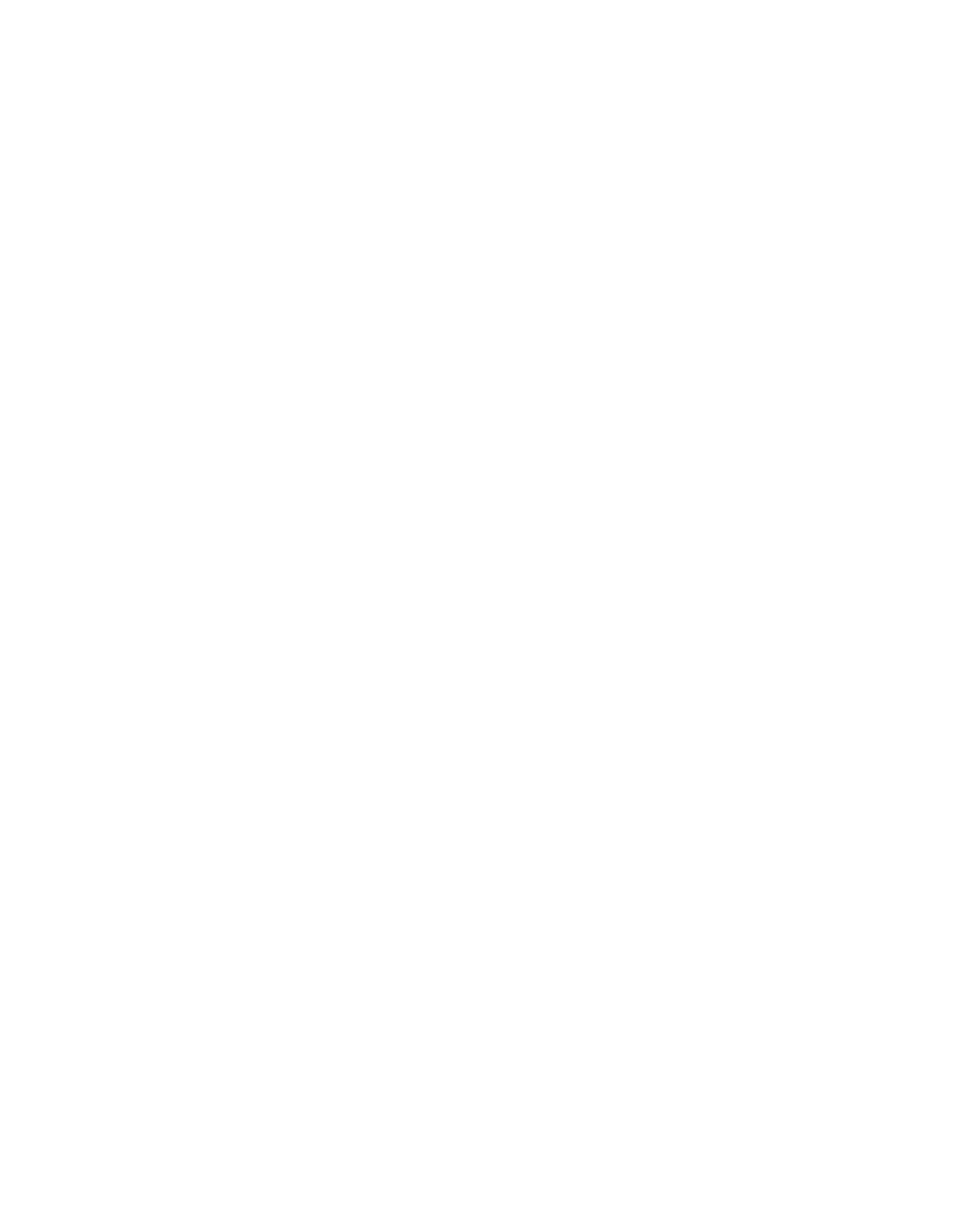# **EXECUTIVE SUMMARY**

#### **Middle School Mathematics Professional Development Impact Study**

This report presents interim results from the Middle School Mathematics Professional Development Impact Study, which is sponsored by the Institute of Education Sciences (IES). The report presents results immediately following 1 year of the study's professional development. A future report will present results following 2 years of professional development.

Student achievement in mathematics has been a focal concern in the United States for many years. The National Research Council's 2001 report and the recent report of the National Mathematics Advisory Panel (2008) both called attention to student achievement in mathematics, and both called for all students to learn algebra by the end of eighth grade. Reports have argued, further, that achieving this goal requires that students first successfully learn several topics in rational numbers—fractions, decimals, ratio, rate, proportion, and percent. These topics are typically covered in grades 4 through 7, yet many students continue to struggle with them beyond the seventh grade. The National Mathematics Advisory Panel wrote that "difficulty with fractions (including decimals and percent) is pervasive and is a major obstacle to further progress in mathematics, including algebra" (p. xix). The panel also specified that by the end of seventh grade, "students should be able to solve problems involving percent, ratio, and rate, and extend this work to proportionality" (p. 20).

The U.S. Department of Education's National Center for Educational Evaluation and Regional Assistance (NCEE)—within the Institute of Education Sciences—initiated the Middle School Mathematics Professional Development Impact Study to test the impact of a professional development (PD) program for teachers that was designed to address the problem of low student achievement in topics in rational numbers.<sup>2</sup> The study focuses on seventh grade, the culminating year for teaching those topics. The study is being conducted by the American Institutes for Research (AIR) and MDRC together with their evaluation partners REDA International and Westat.

Currently, through the Elementary and Secondary Education Act, the federal government provides significant resources for PD, but little rigorous evidence is available on the impact of PD on teacher and student outcomes.<sup>3</sup> Hundreds of studies have addressed the topic of teacher learning and PD (for reviews, see Borko 2004; Clewell, Campbell, and Perlman 2004; Kennedy 1998; Richardson and Placier 2001; Supovitz 2001; Yoon, Duncan, Lee, Scarloss, and Shapley 2007).<sup>4</sup> The most recent review of studies of the impact of teacher PD on student achievement revealed a total of nine studies that have rigorous designs—randomized control trials (RCTs) or certain quasiexperimental designs (QEDs)—that allow causal inferences to be made (Yoon et al. 2007). Four of

 $\overline{a}$ 

<sup>&</sup>lt;sup>2</sup> The professional development focused on positive rational numbers. The decision to restrict the focus to positive rational numbers was based on advice from the study's external advisors, who suggested that including negative rational numbers would broaden the scope of the content beyond what could be addressed in the allotted time for the PD program.

<sup>3</sup> In the 2001 reauthorization of the Elementary and Secondary Education Act of 1965 (ESEA), the Congress expanded the federal resources available for teacher professional development by establishing—under Title II, Part A—the Improving Teacher Quality State Grants program. The grants program provides support for activities designed to ensure an adequate supply of knowledgeable teachers, and states and school districts spent \$529 million of Title II, Part A funds on teacher professional development, according to an analysis of spending for the 2004-2005 school year. An even more widely used source of funds for teacher professional development is Title I, through which states and districts spent \$988 million for teacher professional development in 2004-2005 (Birman et al 2007, p. 69). ESEA requires that schools that have been identified for improvement spend at least 10 percent of their Title I allocations on professional development (Title I, Part A, Section 1116(b)(3)(A)(i)).

<sup>4</sup> For example, Yoon et al. (2007) alone identified 1,343 studies of PD.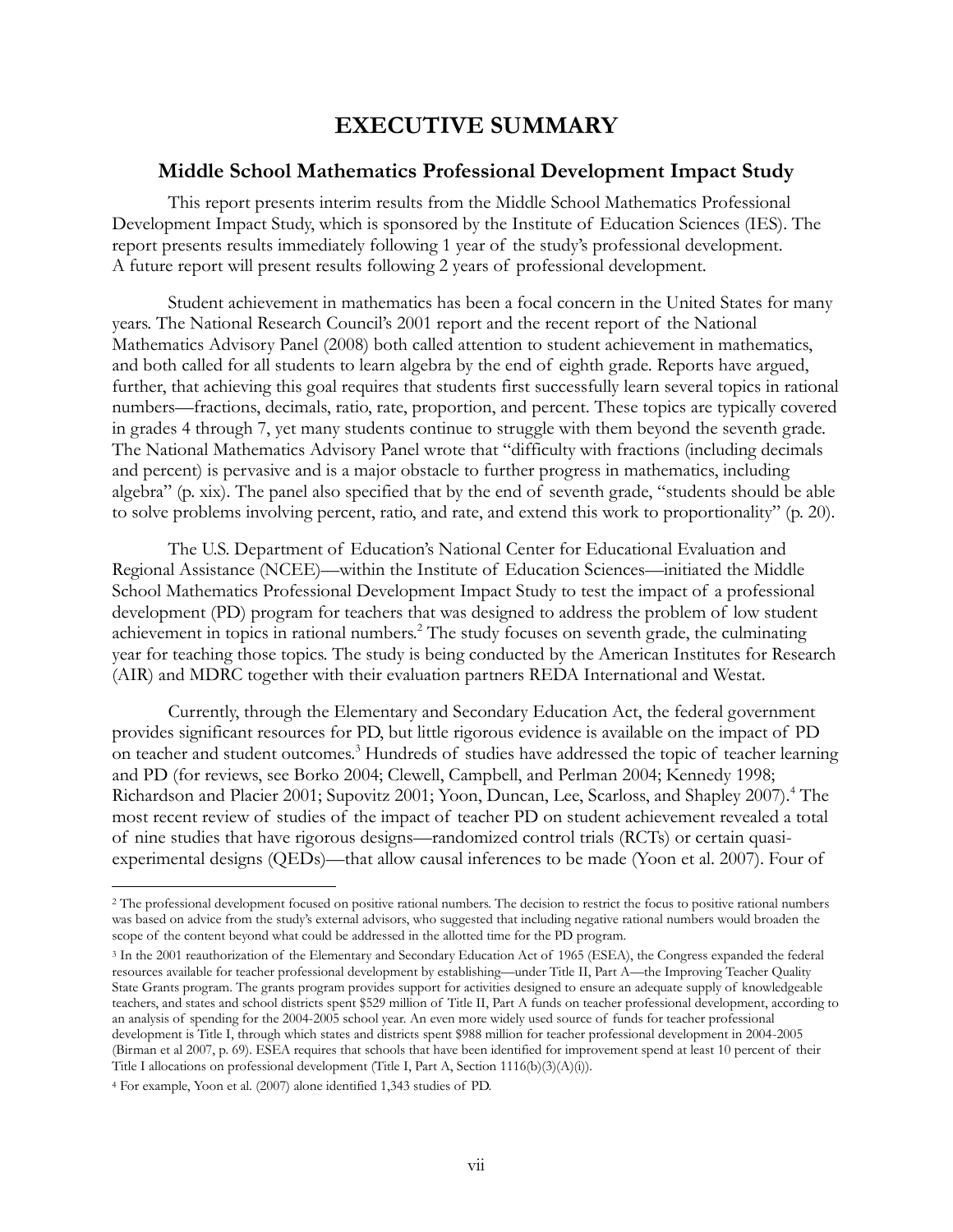the nine studies focused on the effect of a PD program on mathematics achievement, and none focused on mathematics at the middle school level.

The Middle School Mathematics PD Impact Study is the first rigorous test of the impact of a PD program focused on teachers of middle school mathematics. Within 12 participating school districts, the study randomly assigned 77 mid- and high-poverty schools to treatment and control conditions and collected outcome data on teachers and students. The PD was delivered by two provider organizations, each of which served the treatment schools in six of the 12 participating districts. Seventh-grade teachers in the treatment schools had the opportunity to receive the PD program offered by the study and could also continue to participate in the PD activities that they would have received in the absence of the study. Seventh-grade teachers in the control schools received only the PD that they would have received in the absence of the study.

The study has three central research questions:

- 1. What impact did the PD program provided in this study have on teacher knowledge of rational number topics?
- 2. What impact did the PD program provided in this study have on teacher instructional practices?
- 3. What impact did the PD program provided in this study have on student achievement in rational number topics?

The study produced the following results:

- **The study's PD program was implemented as intended.** The PD providers delivered an average of 67.6 hours of PD per site, compared to 68 hours intended, and the treatment group teachers attended an average of 83 percent of the PD that was delivered. In surveys given to treatment and control group teachers, treatment group teachers reported participating in 55.4 hours more mathematics-related PD than the control group teachers.
- **The PD program did not produce a statistically significant impact on teacher knowledge of rational numbers (effect size = 0.19, p-value = 0.15).** On average, 54.7 percent of teachers in the treatment group answered test items of average difficulty correctly, compared with 50.1 percent for teachers in the control group.
- **The PD program had a statistically significant impact on the frequency with which teachers engaged in activities that elicited student thinking, one of the three measures of instructional practice used in the study (effect size = 0.48).** This measure encompasses such behaviors as asking other students whether they agree or disagree with a particular student's response and also includes behaviors elicited from the students such as offering additional justifications or strategies. Treatment teachers on average engaged in 1.03 more activities per hour that elicited student thinking. The PD program did not produce a statistically significant impact on the other two measures of instructional practice: *Teacher uses representations* (effect size = 0.30; p-value = 0.0539) and *Teacher focuses on mathematical reasoning* (effect size  $= 0.19$ ; p-value  $= 0.32$ ).
- **The PD program did not produce a statistically significant impact on student**  achievement (effect size  $= 0.04$ , p-value  $= 0.37$ ).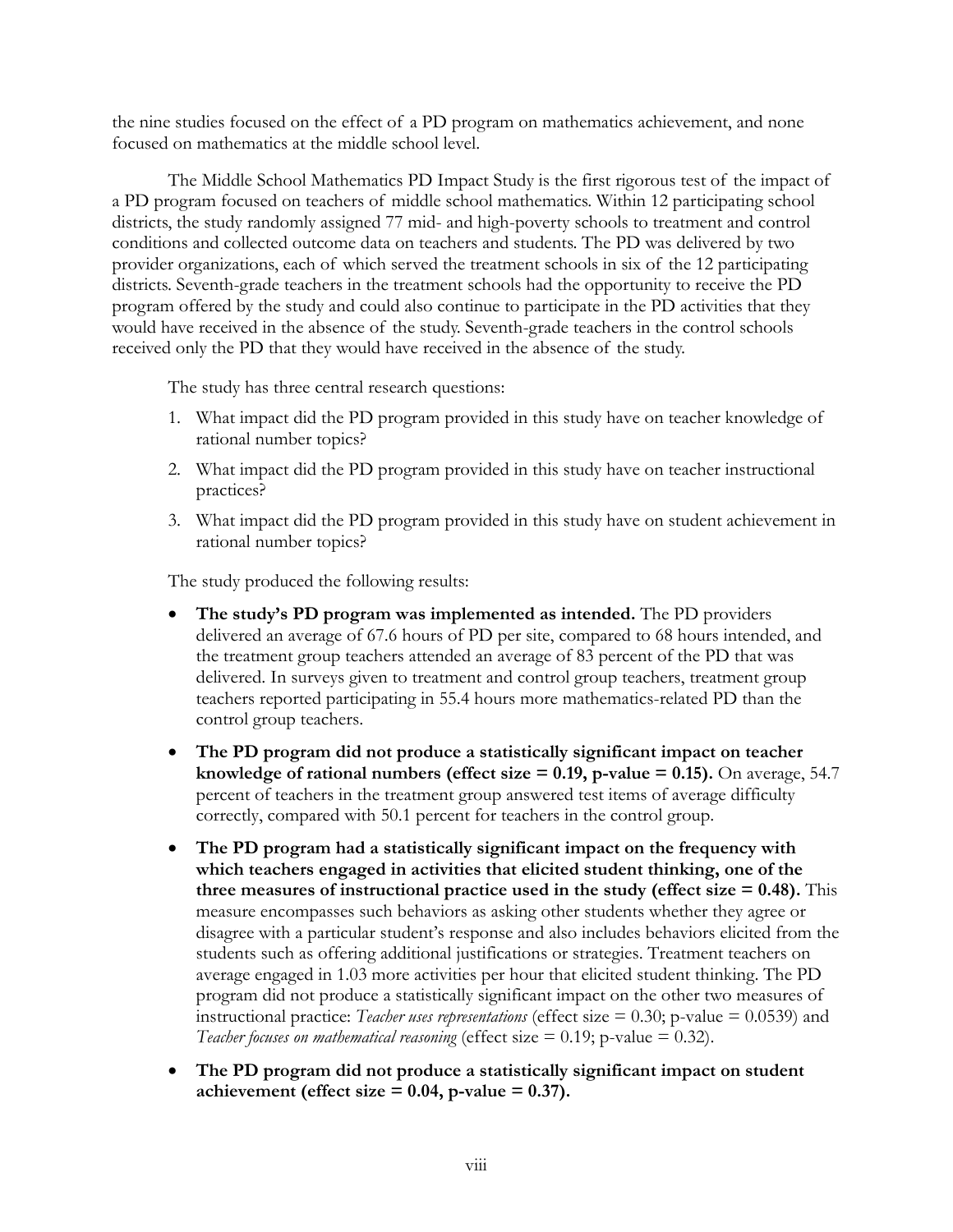### **Overview of the PD Program**

 $\overline{a}$ 

The PD program delivered in this study was designed to develop teachers' capability to teach positive rational number topics effectively. The PD program consisted of 68 contact hours, all addressing rational number topics, which is more PD in mathematics than most mathematics teachers typically receive in a single year.<sup>5,6</sup> The PD included a 3-day summer institute and a series of 1-day follow-up seminars held during the school year, with in-school coaching following each seminar day. Within that structure, the specification of the PD program was guided by the literature, which is largely based on correlational research and practitioner experience.<sup>7</sup>

Within each topic in rational numbers, the PD program focused on two aspects of teachers' content knowledge. The first, common knowledge of mathematics (CK), is the knowledge of topics in rational numbers that students should ideally have after completing the seventh grade. This knowledge includes computational or procedural skills, conceptual understanding, and problemsolving skills in rational number topics.

The second aspect of teachers' content knowledge emphasized in the PD, specialized knowledge of mathematics for teaching (SK), is additional knowledge of rational numbers that may be useful for teaching rational number topics. For example, SK includes identifying the key mathematical understanding within a topic or problem, identifying common errors that occur in student work, and choosing useful representations and explanations when teaching rational numbers.

The summer institute and seminars blended activities intended to develop specialized knowledge of mathematics for teaching and to strengthen common knowledge of mathematics. The institutes and seminars were designed to use multiple delivery formats to provide teachers a variety of learning opportunities. The planned PD activities included opportunities for teachers to solve mathematics problems individually and in groups, make short oral presentations to explain how they solved problems, receive feedback on how they solved and presented their solutions, engage in discussions about the most common student misconceptions associated with topics in rational numbers, and plan lessons that they would teach during the follow-up coaching visits.

The primary purpose of the coaching component of the PD program was to help teachers apply material covered in the institutes and seminars to their classroom instruction. The coaching component was designed to consist of 10 days of coaching provided through five 2-day visits to each school. During the coaching visits at each school, the facilitators focused their activities on the school's seventh-grade mathematics teachers. Each 2-day coaching visit was designed to occur immediately after one of the 5 seminar days and to link to the preceding seminar, using both individual and group activities.

<sup>5</sup> Sixty-eight hours is the number of contact hours provided during the first year of the PD program, which is the focus of this report. Additional contact hours were provided in the second year of the PD program.

<sup>6</sup> A national survey of teachers completed in 2005–2006 found that 11 percent of elementary teachers and 22 percent of secondary teachers assigned to teach mathematics participated in professional development in mathematics lasting more than 24 hours (U.S. Department of Education 2009, p. 95).

<sup>7</sup> In the nine rigorous studies identified by Yoon et al. (2007), the variation in the features of the PD programs that were tested was not sufficient to draw conclusions about the characteristics of the PD programs that were effective. For example, across the nine studies, all PD programs were delivered in the form of a workshop or a summer institute, along with some form of follow-up support.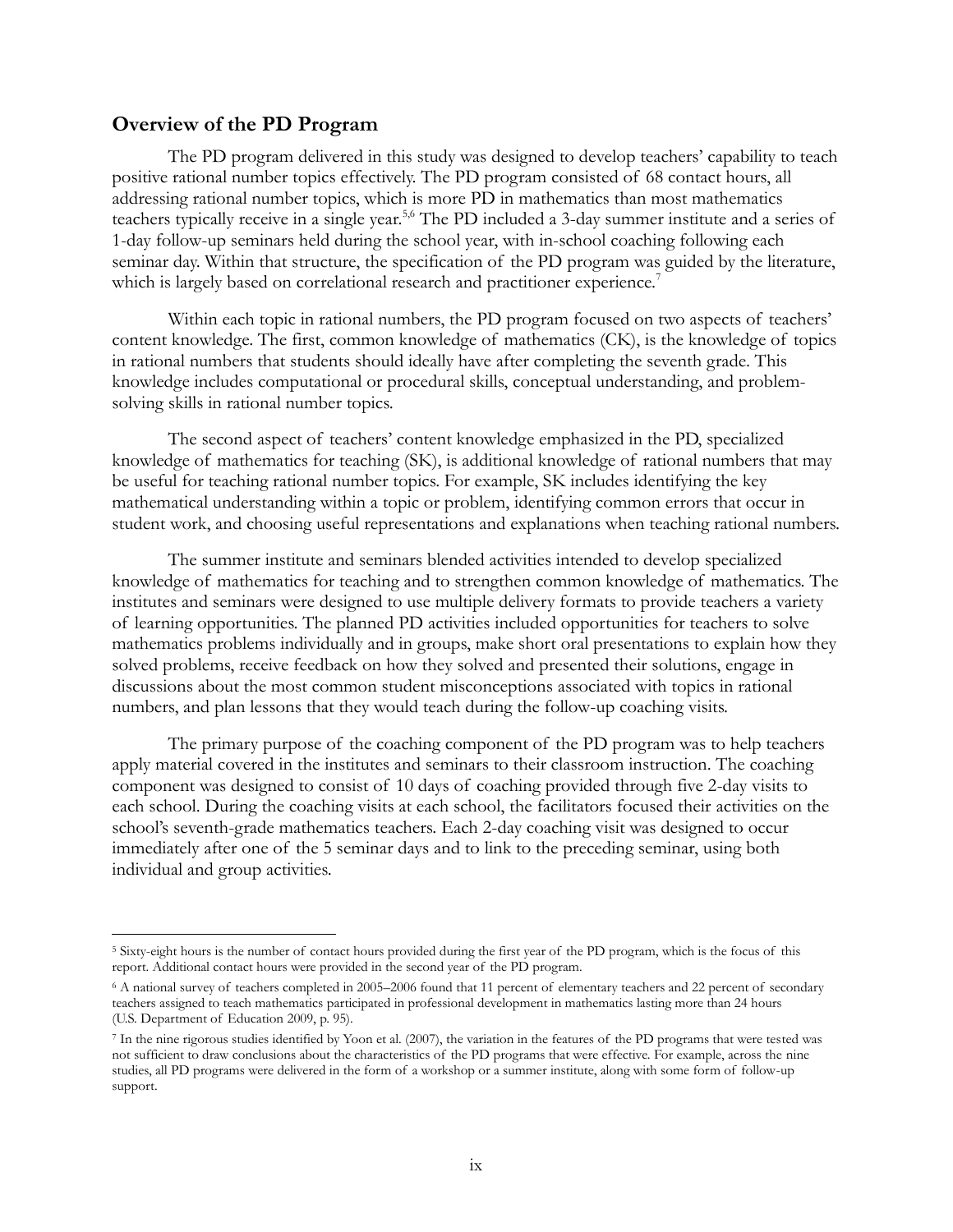Using the common structure, content, and other parameters described above, two providers selected through a competitive process delivered the PD program: America's Choice and Pearson Achievement Solutions. Both providers built on their existing materials that addressed topics in rational numbers. Facilitator guides were refined through a year-long pilot and review process. The study's external advisors reviewed both providers' facilitator guides, focusing on the accuracy, appropriateness, and coherence of the mathematics content presented to teachers.

### **Study Design**

The Middle School Mathematics PD Impact Study was conducted in 12 districts. The study used an experimental design with random assignment of schools to treatment and control conditions within each participating district. The difference in outcomes between the treatment schools and the control schools can be interpreted as the effect of the study's PD model relative to "business as usual" in each participating district.

#### **Study Sample**

 $\overline{a}$ 

The study focused on districts using one of three specific mathematics curricula so that the PD could be designed to be relevant to the curricula that teachers were using in their classrooms. The three curricula were identified by determining the most commonly used curricula in the districts that met the study's size criteria. The most commonly used curricula fell into two categories. The sample was therefore constructed to form two parallel substudies of the same design but in different curricular contexts.<sup>8</sup> One substudy took place in 6 districts using either *Glencoe McGraw-Hill Mathematics: Applications and Concepts* or *Prentice Hall Mathematics* (referred to jointly as *Glencoe/PH Mathematics*); a parallel substudy took place in 6 districts using *Connected Mathematics* (*CMP*). The two categories of curricula differ in organization, lesson components, instructional approaches supported, and content emphasized, so the impact of the PD may differ by curriculum type.

Each of the two PD providers—America's Choice and Pearson Achievement Solutions was assigned to work with 6 of the 12 districts participating in the study. Providers were assigned to districts to balance the allocation of districts using *Glencoe/PH Mathematics* and *CMP* across providers.<sup>9</sup> Thus, as shown in Table ES-1, the 6 districts using *Glencoe/PH Mathematics* were split between the two providers (three for America's Choice and three for Pearson Achievement Solutions), and the six districts using *CMP* were similarly split, so that the effect of the PD in either curricular context would be derived from the services of both organizations.

Twelve eligible districts in nine states agreed to participate in the study. Each district provided 4 to 8 study schools, producing a total sample size of 77 schools. Within these schools, the spring 2008 analysis sample included 195 teachers and 11,479 students, distributed across treatment and control groups as shown in Table ES-2.

<sup>8</sup> Although the study was conducted in two identifiable curricular contexts, the study is not designed to test the effectiveness of the mathematics curricula used in the participating districts. Rather, it is a study of the impact of the specific PD program used.

<sup>9</sup> Note that the assignment of districts to providers was not random. Among the districts using *Glencoe* and *PH Mathematics*, we assigned the three districts using *Glencoe* to America's Choice and the three districts using *PH Mathematics* to Pearson Achievement Solutions on the basis of providers' prior experiences working with those curricula. Among the districts using *CMP*, we took into account the geographic proximity of provider staff to the study districts.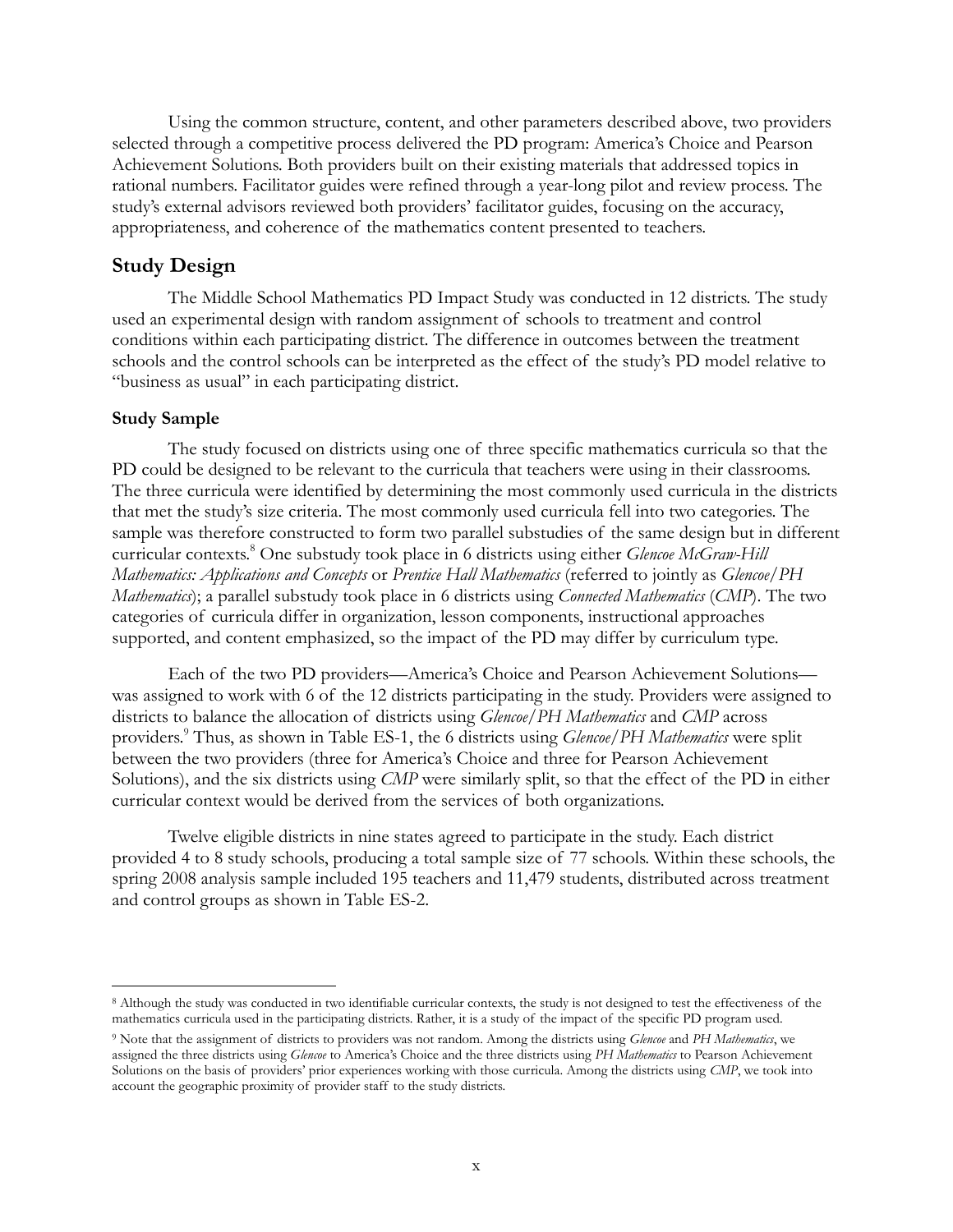## **Table ES-1. Allocation of the 12 Study Districts Across PD Providers and Across Mathematics Curricula**

|                               |                  | <b>Professional Development Provider</b> |  |  |
|-------------------------------|------------------|------------------------------------------|--|--|
|                               | America's Choice | <b>Pearson Achievement Solutions</b>     |  |  |
| <b>Mathematics Curriculum</b> |                  |                                          |  |  |
| Glencoe/PH Mathematics a      | 3 Districts      | 3 Districts                              |  |  |
| CMP                           | 3 Districts      | 3 Districts                              |  |  |

NOTES: a America's Choice served the three districts that used *Glencoe*. Pearson Achievement Solutions served the three districts that used *PH Mathematics*.

## **Table ES-2. Number of Schools, Teachers, and Students in Spring 2008 Impact Analysis Sample, Overall and Treatment Status**

|               |                | Number of Seventh-Grade Teachers |                    | Number of Seventh-Grade Students |                    |
|---------------|----------------|----------------------------------|--------------------|----------------------------------|--------------------|
| Treatment     | Number of      |                                  | <b>Average Per</b> |                                  | <b>Average Per</b> |
| <b>Status</b> | <b>Schools</b> | <b>Total Number</b>              | School             | <b>Total Number</b>              | School             |
| Treatment     | 40             | 100                              | 2.5                | 5,858                            | 146.4              |
| Control       | 37             | 95                               | 2.5                | 5.621                            | 151.9              |
| Total         |                | 195                              | 2.5                | 11,479                           | 149.0              |

SOURCE: Teacher Rosters; District Enrollment Records.

All eligible teachers teaching at least one regular seventh-grade mathematics class in each school in the 2007–2008 school year were members of the teacher sample for the study, and all seventh-grade students in their regular seventh-grade mathematics classes were members of the student sample.<sup>10,11</sup> This definition of the teacher and student samples implies that the study is a test of the impact of mandatory PD, as opposed to PD selected by individual teachers.

The 77 study schools are from all four regions of the United States, and they are predominantly in large or mid-sized cities, as shown in Table ES-3. The average rate of student eligibility for free or reduced-price lunch was 66 percent, and 77 percent of the schools were designated Title I schools. In study classrooms, in fall 2007, average student performance on a computer-adaptive test of rational numbers content used in the study was at the 19th percentile, relative to all test takers in the data base maintained by the test developer.

 $\overline{a}$ 10 "Eligible teachers" are defined as regular teachers, not short-term substitutes. (Long-term substitutes were included.)

<sup>11</sup> At each school, the study focused on seventh-grade teachers who taught regular, middle-track seventh-grade mathematics classes. This focus excluded advanced classes, such as gifted and talented programs and algebra, as well as remedial classes and self-contained special education classes.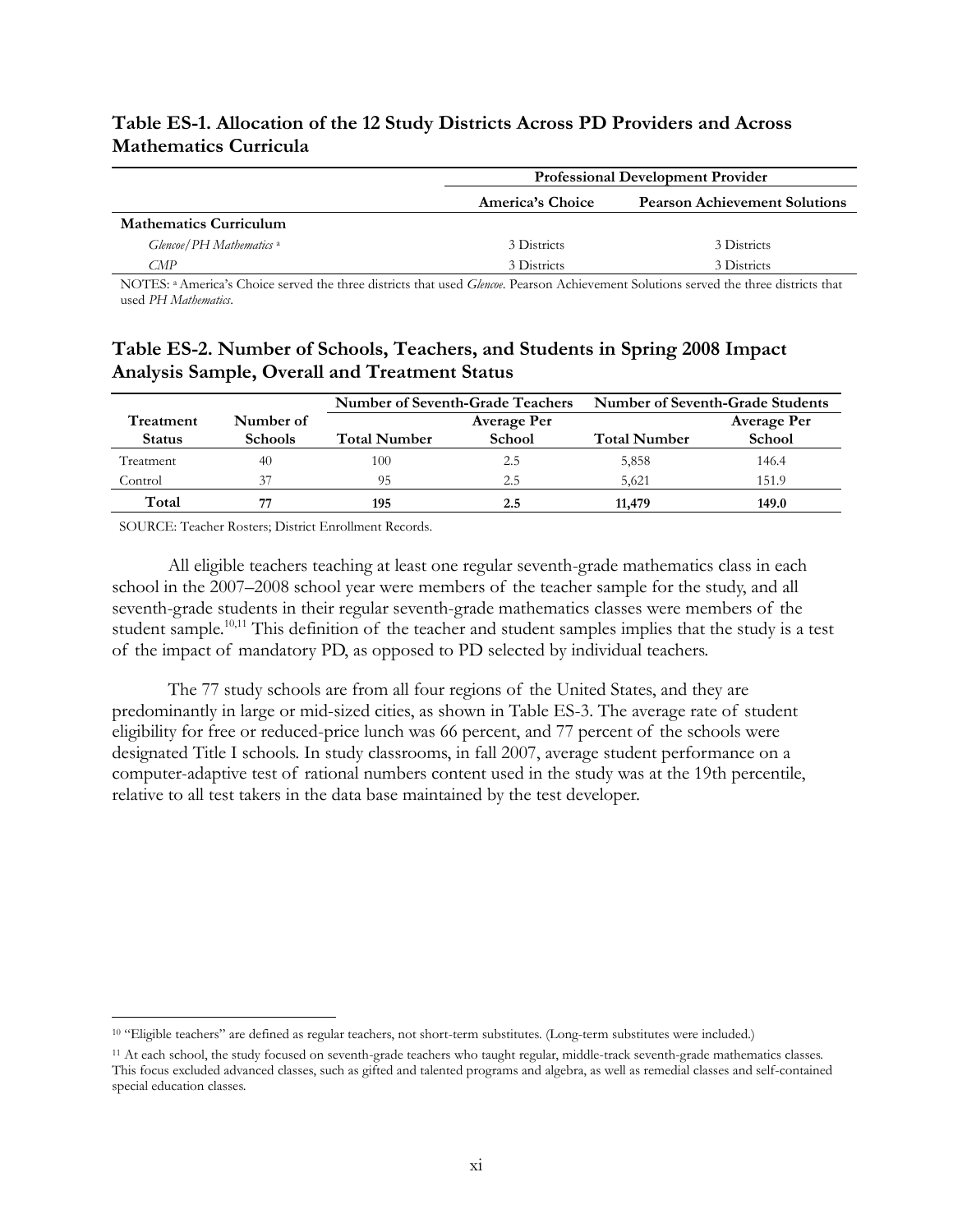| Characteristics                                                        | Study<br>Sample | <b>Eligible Schools</b><br>in Large Districts <sup>a</sup> |
|------------------------------------------------------------------------|-----------------|------------------------------------------------------------|
| Geographic Region (percent of schools)                                 |                 |                                                            |
| Northeast                                                              | 18.2            | $8.8*$                                                     |
| South                                                                  | 53.2            | 55.8                                                       |
| Midwest                                                                | 11.7            | 9.0                                                        |
| West                                                                   | 16.9            | 26.4                                                       |
| Urbanicity (percent of schools)                                        |                 |                                                            |
| Large or Middle-Sized City                                             | 76.6            | $59.1*$                                                    |
| Urban Fringe and Large Town                                            | 18.2            | $30.7*$                                                    |
| Small Town and Rural Area                                              | 5.2             | 10.2                                                       |
| Title I Status (percent of schools)                                    | 76.6            | 67.8                                                       |
| Free and Reduced-Price Lunch (school average percent of students)      | 66.4            | 65.3                                                       |
| Race/Ethnicity (school average percent of students)                    |                 |                                                            |
| White                                                                  | 33.7            | $27.9*$                                                    |
| Black                                                                  | 36.2            | 31.1                                                       |
| Hispanic                                                               | 24.7            | $33.5*$                                                    |
| Asian                                                                  | 2.7             | $5.5*$                                                     |
| Other                                                                  | 1.2             | 0.9                                                        |
| Male (school average percent of students)                              | 50.7            | 50.7                                                       |
| Total School Enrollment                                                | 754.9           | 919.5*                                                     |
| Number of Seventh-Grade Students                                       | 232.3           | 310.9*                                                     |
| Number of Full-Time-Equivalent Teachers (All Grades)                   | 45.9            | 54.9*                                                      |
| School Type (percent of schools) <sup>b</sup>                          |                 |                                                            |
| Middle School Only                                                     | 81.8            | $95.2*$                                                    |
| Elementary and Middle                                                  | 16.9            | $2.9*$                                                     |
| Middle and High                                                        | 1.3             | 1.7                                                        |
| Elementary and Middle and High                                         | 0.0             | 0.2                                                        |
| Sample Size: $N = 77$ schools in study sample; 2,710 eligible schools. |                 |                                                            |

## **Table ES-3. School Background Characteristics for Study Sample Schools and Eligible Schools in Large Districts**

SOURCE: 2006–2007 *Common Core of Data* (CCD).

NOTES: a This sample was restricted to schools in districts that satisfy the following criteria: there were at least four regular schools with at least 150 seventh-grade students each, and the percentage of students eligible for free or reduced-price lunch was at least 33 percent for the whole school.

<sup>b</sup>To classify school type, preK–grade 3 are considered elementary school grades, grades 4–9 are considered middle school grades, and grades 10–12 are considered high school grades.

Percentage values for characteristics with multiple categories may not sum to 100 due to rounding.

Statistical significance was determined based on t-tests. Two-tailed statistical significance at the  $p \le 0.05$  level is indicated by an asterisk (\*).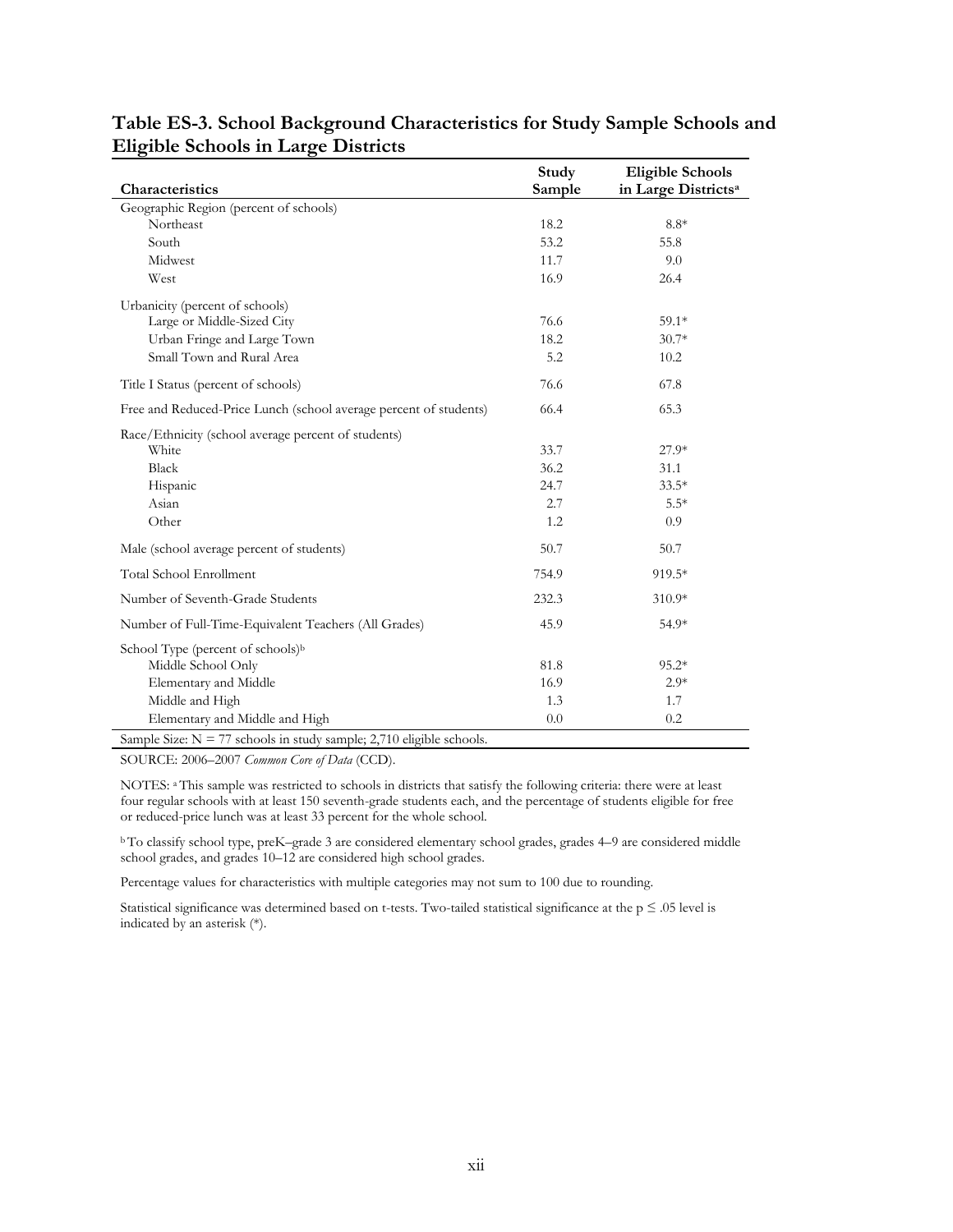| <b>Description of Mathematics Teachers</b><br>of Seventh-Grade Students | <b>Study Sample</b> | Eligible Schools in<br><b>Large Districts</b> |
|-------------------------------------------------------------------------|---------------------|-----------------------------------------------|
| Standard Certification (percent)                                        | 76.6                | 73.4                                          |
| Bachelors Degree (percent)a                                             | 100.0               | 100.0                                         |
| Masters Degree (percent)a                                               | 34.8                | 40.7                                          |
| Mathematics Major (percent)                                             | 12.8                | 29.3                                          |
| Mathematics-Related Major (percent)                                     | 11.2                | 16.2                                          |
| Years of Teaching Experience (percent)                                  |                     |                                               |
| 3 years or fewer                                                        | 30.3                | 37.4                                          |
| $4-10$ years                                                            | 31.9                | 26.9                                          |
| $11-20$ years                                                           | 23.9                | 15.7                                          |
| More than 20 years                                                      | 13.8                | 20.1                                          |

**Table ES-4. Teacher Background Characteristics for Study Sample Teachers and Teachers in Eligible Schools in Large Districts** 

Sample Size:  $N = 188$  teachers in study sample; 10,700 teachers in eligible schools.

SOURCE: Fall 2007 Teacher Survey (Teacher Baseline Analysis Sample); 2003–2004 *Schools and Staffing Survey* (SASS), Public School Teacher Data Files.

NOTES:  $aN = 187$  teachers.

Percentage values for characteristics with multiple categories may not sum to 100 due to rounding.

Statistical significance was determined based on t-tests. Two-tailed statistical significance at the  $p \le 0.05$  level is indicated by an asterisk (\*).

On some key characteristics, the study sample schools were statistically different from the pool of eligible schools from which they were selected. The study sample schools were significantly more likely to be in the Northeast region and to be located in large- or middle-sized cities. The students in the study sample schools were more likely to be White and less likely to be Hispanic or Asian. Study schools enrolled fewer seventh-grade students and had fewer teachers than did eligible schools; study schools were also more likely than eligible schools to combine elementary and middle grades.

Despite these differences, the teachers in study schools were not statistically distinguishable from those teaching seventh-grade mathematics in the pool of eligible schools from which the study schools were selected, on any of teacher characteristics presented in Table ES-4.

## **Data Collection and Outcome Measures**

Data were collected from teachers and students in the study schools in the fall, winter, and spring of the 2007–2008 school year. The three main outcome measures were constructed as follows:

 **Teacher knowledge of rational numbers content and pedagogy.** Teacher knowledge was measured for all treatment and control teachers using a specially constructed *teacher knowledge test*. The test was first administered in summer 2007 to treatment teachers and fall 2007 to control teachers to provide descriptive information on the sample and to serve as a covariate in the impact analysis. It was also administered in spring 2008 to provide an outcome measure. The test was designed to measure two constructs aligned with the purpose of the professional development program: knowledge of rational numbers content typically taught in seventh grade (common knowledge of mathematics, or CK)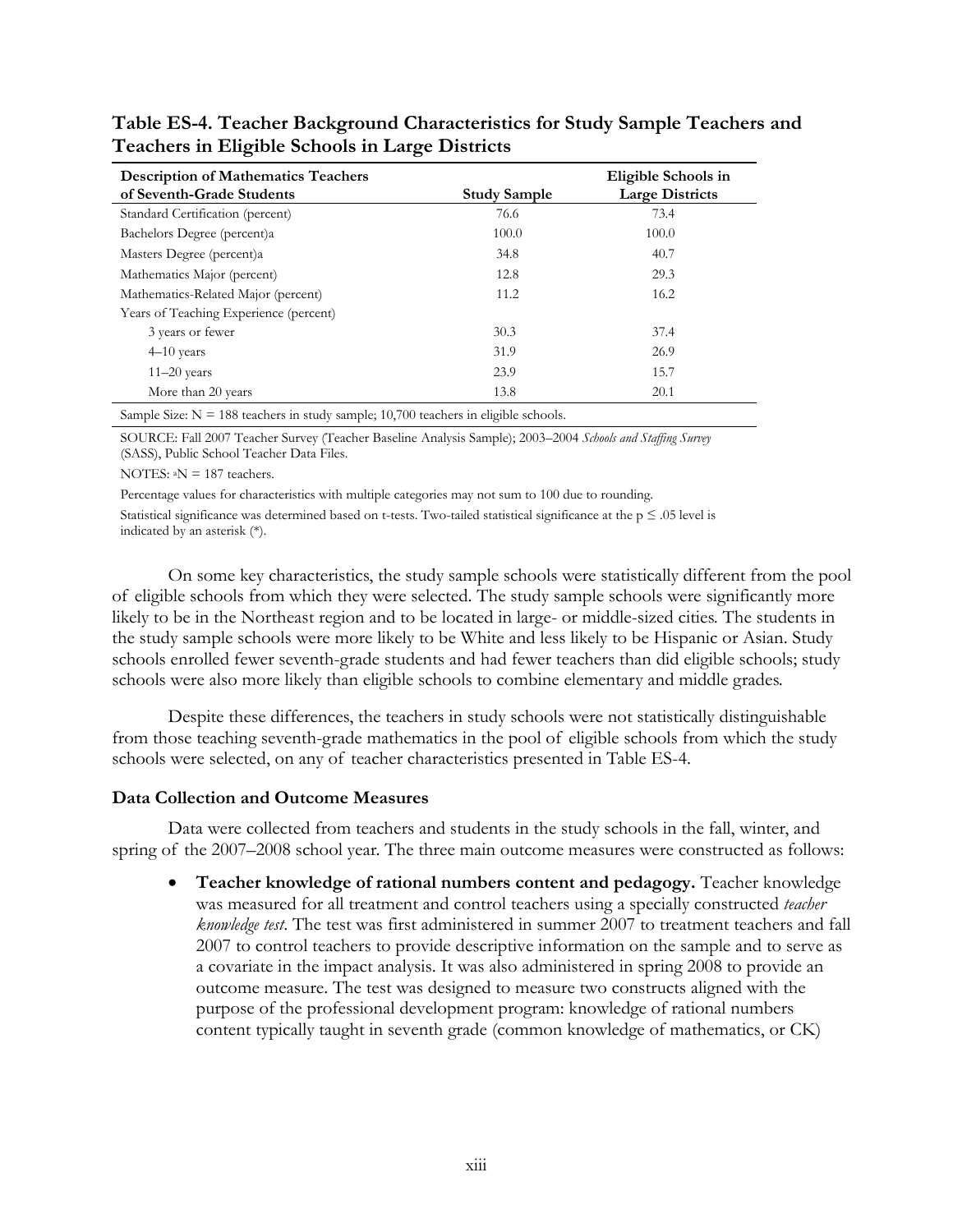and additional knowledge that may be useful for teaching rational number topics (specialized knowledge of mathematics for teaching, or SK).<sup>12</sup>

- **Teachers' instructional practices.** To measure instructional practice for treatment and control teachers, one *classroom observation* was conducted for each teacher after the treatment teachers in that district had had at least 5 of the 8 scheduled days of institutes and seminars. The observations produced three primary measures of instructional practice, which documented the frequency with which the teacher employed several key behaviors encouraged by the PD program.<sup>13</sup> The first measure, *Teacher elicits student thinking*, encompassed such behaviors as asking other students whether they agree or disagree with a particular student's response and also included behaviors elicited from the students such as offering additional justifications or strategies. The second measure, *Teacher uses representations*, counted the number of times the teacher displayed and explained a visual representation of mathematics, such as number lines or ratio tables, as well as the number of different types of representations the teacher used. The third measure, *Teacher focuses on mathematical reasoning*, counted the number of times that the teacher asked questions such as Why does this procedure work? Why does my answer make sense? or Why isn't 3/4 a reasonable answer to this problem?
- **Student achievement in rational numbers.** A customized, computer-adaptive *student achievement test* was constructed for the study by the Northwest Evaluation Association (NWEA). The test developed for this study was restricted to positive rational numbers content and drew on a customized item base that contained nearly 1,200 rational numbers items abstracted from the larger NWEA item bank of scaled, operational items.<sup>14</sup>

We also surveyed teachers to gather data on their backgrounds and on the amount and type of PD in mathematics they participated in during the study period. Study staff obtained information on the implementation of the PD by observing the institute and seminars and by reviewing logs maintained by coaches that recorded the nature of each coach interaction with each teacher.

#### **Analytic Approaches**

The basic analytic strategy for assessing the impact of the PD program was to compare outcomes for schools that were randomly assigned within each district to each of the two study conditions. Because we used nested data, three-level models (with students nested within teachers' classrooms nested within schools) were used to estimate the impact of professional development on student achievement and two-level models (with teachers nested within schools) were used to

 $\overline{a}$ <sup>12</sup> Each form included 24 multiple-choice or short-response items, equally divided between CK and SK and equally divided between the two major domains of rational numbers on which the PD focused: (1) fractions and decimals and (2) ratio, rate, proportion, and percent.

<sup>13</sup> These measures, although related to the goals of the PD program, do not provide comprehensive coverage of the behaviors the PD hoped to affect. Some desired behaviors did not lend themselves to observation in the course of a single class session (e.g., continuity, follow-up), and others could not be rated reliably by our observers, who did not have specific expertise in mathematics and mathematics teaching. We did not attempt to measure the accuracy of the mathematics presented or the quality of the teacher's actions.

<sup>14</sup> Each individual student was presented with 30 items from the customized item base, chosen adaptively from four topic areas: fractions (11 items), decimals (4 items), percents (4 items), and ratios/proportions (11 items). Within each topic area, items were selected for presentation in a manner that ensured distribution across the cognitive categories of concepts, operations, and applications. To aid interpretation of the total score results, NWEA also constructed customized, seventh-grade norms by reanalyzing data from its Growth Research Database—a large data base compiled from NWEA testing.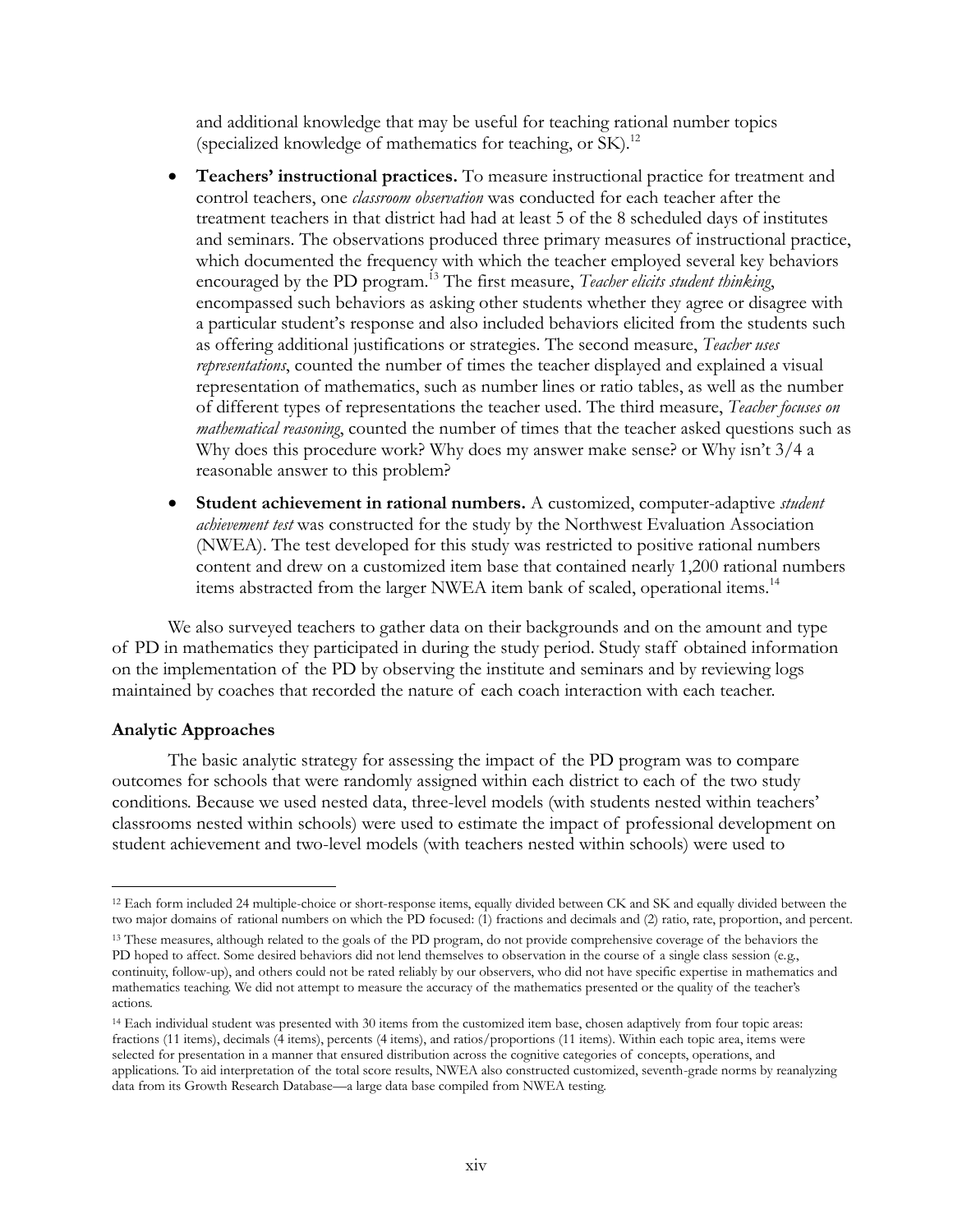estimate the impact on the teacher measures. The impact model used the sample of teachers and students present in the study schools as of the spring 2008 data collection period. The estimates provide an intent-to-treat analysis of the impact of the PD program because they reflect impact on the targeted (or "intended") sample, whether or not all eligible teachers in the treatment schools participated fully in the PD provided.

## **Study Findings After One Year of Treatment**

## **Implementation Findings for First Year of Treatment**

- **Across the study's 12 districts, the average number of hours of institutes, seminars, and coaching delivered was 67.6 hours—approximately the number intended.** During the institutes and seminars, the PD providers delivered an average of 45.2 hours of professional development, 94 percent of the intended 48 hours. During the coaching, the treatment group teachers received an average of 4.5 hours of coaching per 2-day coaching visit, 112 percent of the intended 4 hours per visit. Almost 84 percent of the coaching hours were spent on topics that were a focus of the study's PD program.
- **The treatment group teachers attended an average of 83 percent of the implemented hours of the study-provided PD program and reported participating in 55.4 hours more mathematics-related PD than the control group teachers.**  Institute and seminar attendance records and coach logs recorded the extent of participation in the study-provided PD program. When asked to report on all mathematics-related PD received between summer and spring—including both studyprovided PD and PD not related to the study—treatment group teachers reported receiving significantly more hours of mathematics-related institutes, seminars, and coaching than control group teachers (76.5 hours compared with 21.2 hours).

### **Impact Findings After One Year of Treatment**

 $\overline{a}$ 

### **Impact on Teachers' Knowledge of Rational Number Topics and How to Teach Rational Number Topics**

 **During the first year of implementation, the PD program did not have a statistically significant impact on overall teacher knowledge (effect size = 0.19, p-value = 0.15).** On average, 54.7 percent of teachers in the treatment group answered test items of average difficulty correctly, compared with 50.1 percent for teachers in the control group. (See Figure ES-1.) To put these results into context, the study also administered the teacher knowledge test to the PD provider staff (i.e., the staff who delivered the institutes, seminars, and coaching). On average, 92.7 percent of the PD provider staff answered test items of average difficulty correctly.<sup>15</sup>

<sup>15</sup> As described in Chapter 2, the difficulty level of the teacher knowledge test was intentionally aligned with the average knowledge level of the study population. The much higher performance of the PD facilitators on this same instrument provides perspective on the estimated size of the knowledge gain that was effected by the PD program.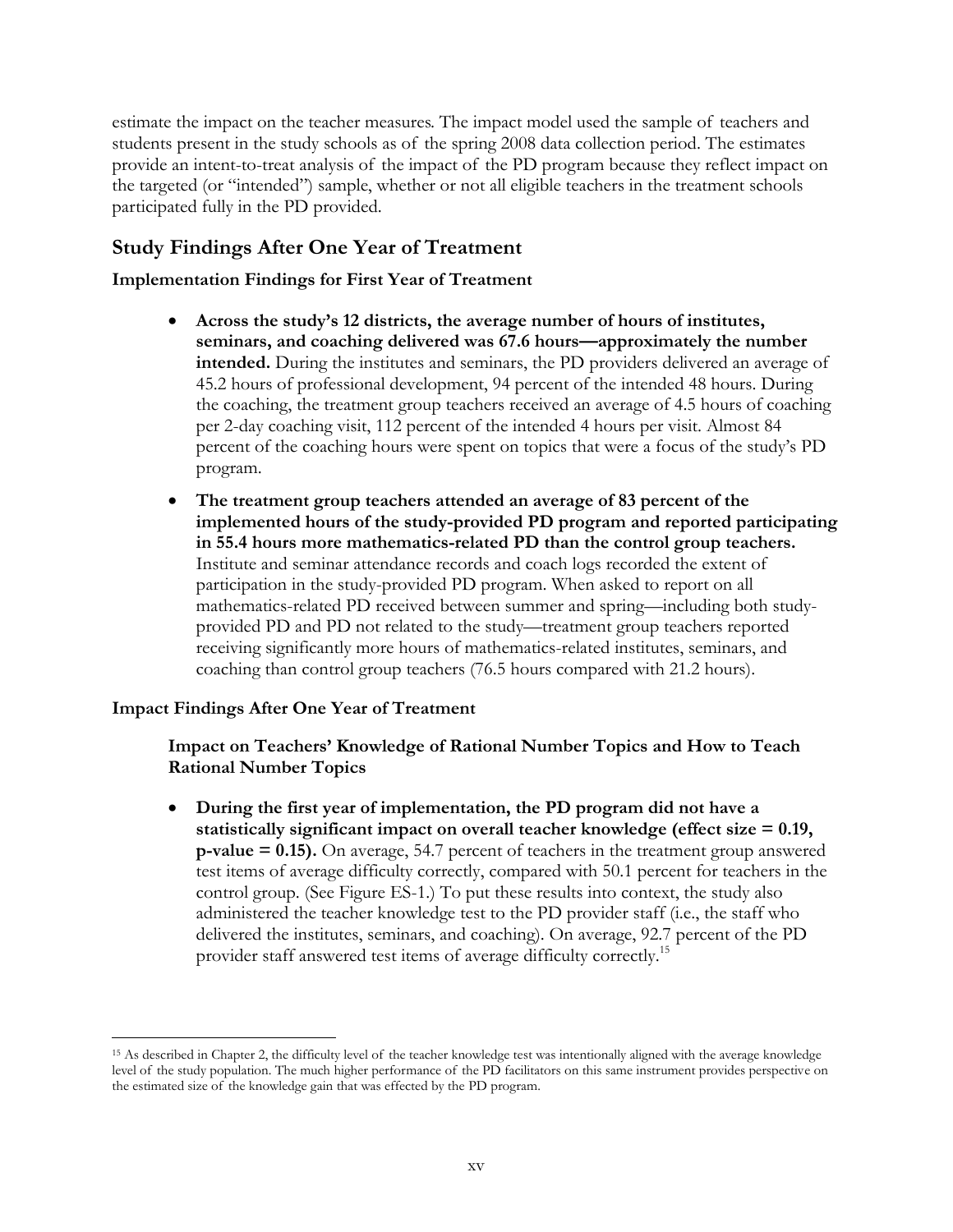

**Figure ES-1. First-Year Impact of the PD Program on Teacher Knowledge** 

SOURCE: Spring 2008 Teacher Knowledge Test (Teacher Impact Analysis Sample).

NOTES: The impact analysis for teacher knowledge was conducted using measures scaled in logits. The estimated impacts are based on a two-level model controlling for random assignment block and teacher-level covariates. The treatment and control columns display regression-adjusted mean outcomes for each group, using the mean covariate values for teachers in the treatment group as the basis for the adjustment.

The treatment group and the control group values presented in the figure are transformed means, and each impact value presented is the difference in these transformed means. The values for the percent answering items of average difficulty correctly correspond to the estimated treatment and control group means, scaled in logits.

Statistical significance was determined on the basis of t-tests. Two-tailed statistical significance at the  $p \le 0.05$  level is indicated by an asterisk (\*).

 **The PD program did not have a statistically significant impact on either of the teacher knowledge subscale scores.** On average, 58.4 percent of treatment group teachers answered CK test items of average difficulty correctly, compared with 57.7 percent of control group teachers (effect size  $= 0.02$ , p-value  $= 0.88$ ). On average, 54.7 percent of treatment group teachers answered SK test items of average difficulty correctly, compared with 47.5 percent of control group teachers (effect size  $= 0.23$ , p-value  $= 0.14$ ). (See Figure ES-1.)

### **Impact on Teachers' Instructional Practices**

 **During the first year of implementation, there was a statistically significant and positive impact of the PD program on the frequency with which teachers engaged in activities that elicited student thinking (effect size**  $= 0.48$ **).** Treatment teachers on average engaged in 1.03 more activities per hour that elicited student thinking. On average, teachers in the treatment group engaged in such activities 3.45 times per hour, compared with 2.42 times per hour for teachers in the control group. (See Figure ES-2.)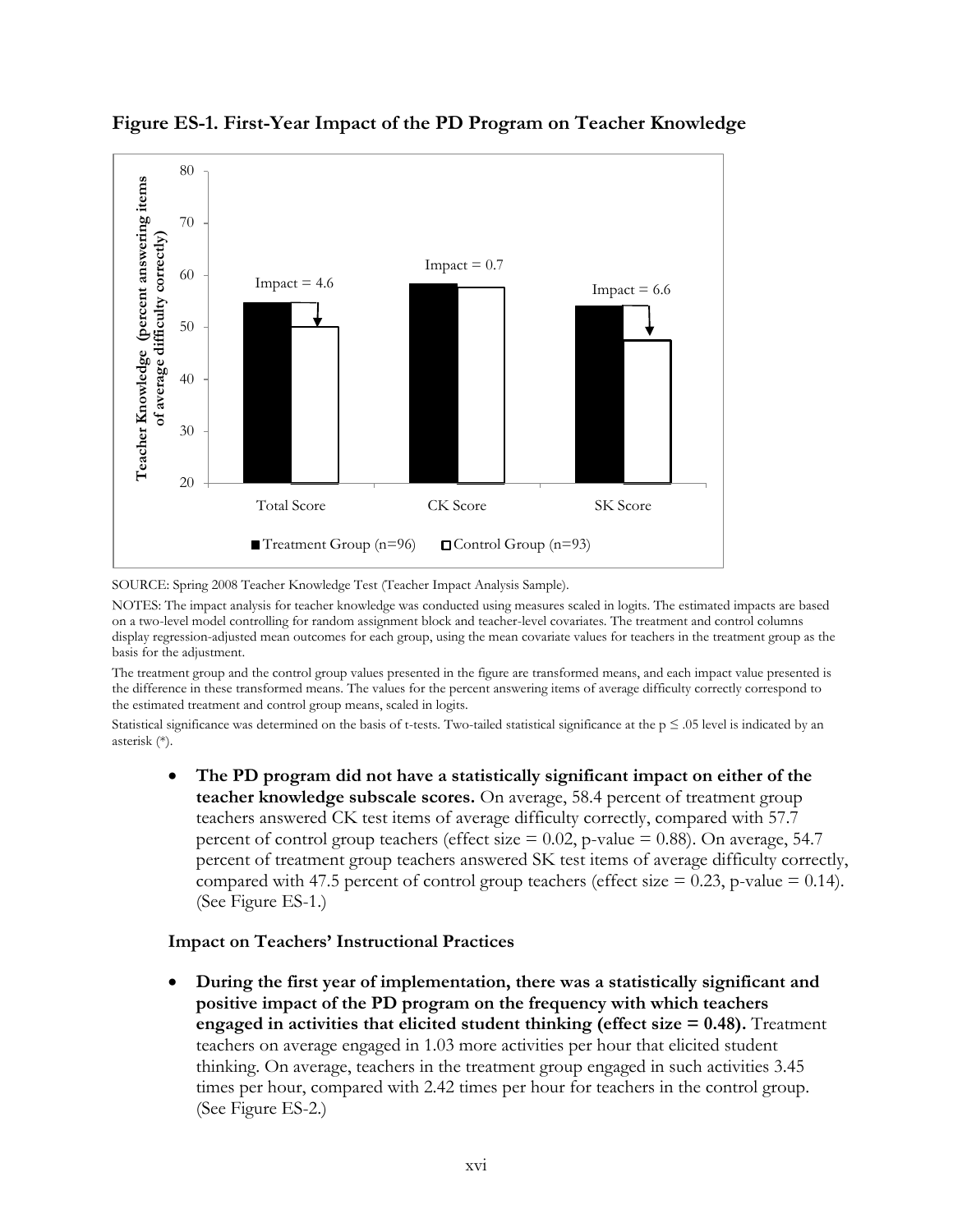

**Figure ES-2. First-Year Impact of the PD Program on Instructional Practice** 

SOURCE: 2007–2008 Classroom Observation Protocol (Teacher Impact Analysis Sample).

NOTES: As noted in Chapter 4, the impact analysis for instructional practice was conducted using measures scaled in log rate per hour. Those estimated impacts are based on a two-level model controlling for random assignment block and teacher-level covariates. The treatment and control columns display regression-adjusted mean outcomes for each group, using the mean covariate values for teachers in the treatment group as the basis for the adjustment.

The treatment group and the control group values presented in the figure are event rates per hour, and each impact value presented is the difference in these event rates per hour. The values for the event rate per hour correspond to the treatment and control group means, scaled in log rates per hour (event rate = EXP(log rate)). For the Teacher Elicits Student Thinking scale, the event rate represents the average number of times per hour that teachers engaged in activities that elicited student thinking. The event rate for the Teacher Focuses on Mathematical Reasoning scale can be interpreted similarly. For the Teacher Uses Representations scale, the event rate can be interpreted as the average number of times per hour that teachers used representations or the average number of different types of representations that teachers used per hour.

Statistical significance was determined on the basis of t-tests. Two-tailed statistical significance at the  $p \leq .05$  level is indicated by an asterisk (\*).

- **The PD program did not have a statistically significant impact on teachers' use of representations (effect size =**  $0.30$ **; p-value =**  $0.0539$ **).**<sup>16</sup> Treatment teachers on average used representations 1.76 times per hour, compared with 1.21 times per hour for the control group. (See Figure ES-2.)
- **The PD program did not have a statistically significant impact on the frequency with which teachers engaged in activities that focused on mathematical reasoning (effect size**  $= 0.19$ **, p-value**  $= 0.32$ **).** Treatment teachers on average engaged in activities that focused on mathematical reasoning 1.03 times per hour, compared with 0.94 for the control group. (See Figure ES-2.)

 $\overline{a}$ 

<sup>16</sup> See Chapter 2 and Appendix A for more detail on the construction of the *Teacher uses representations* scale.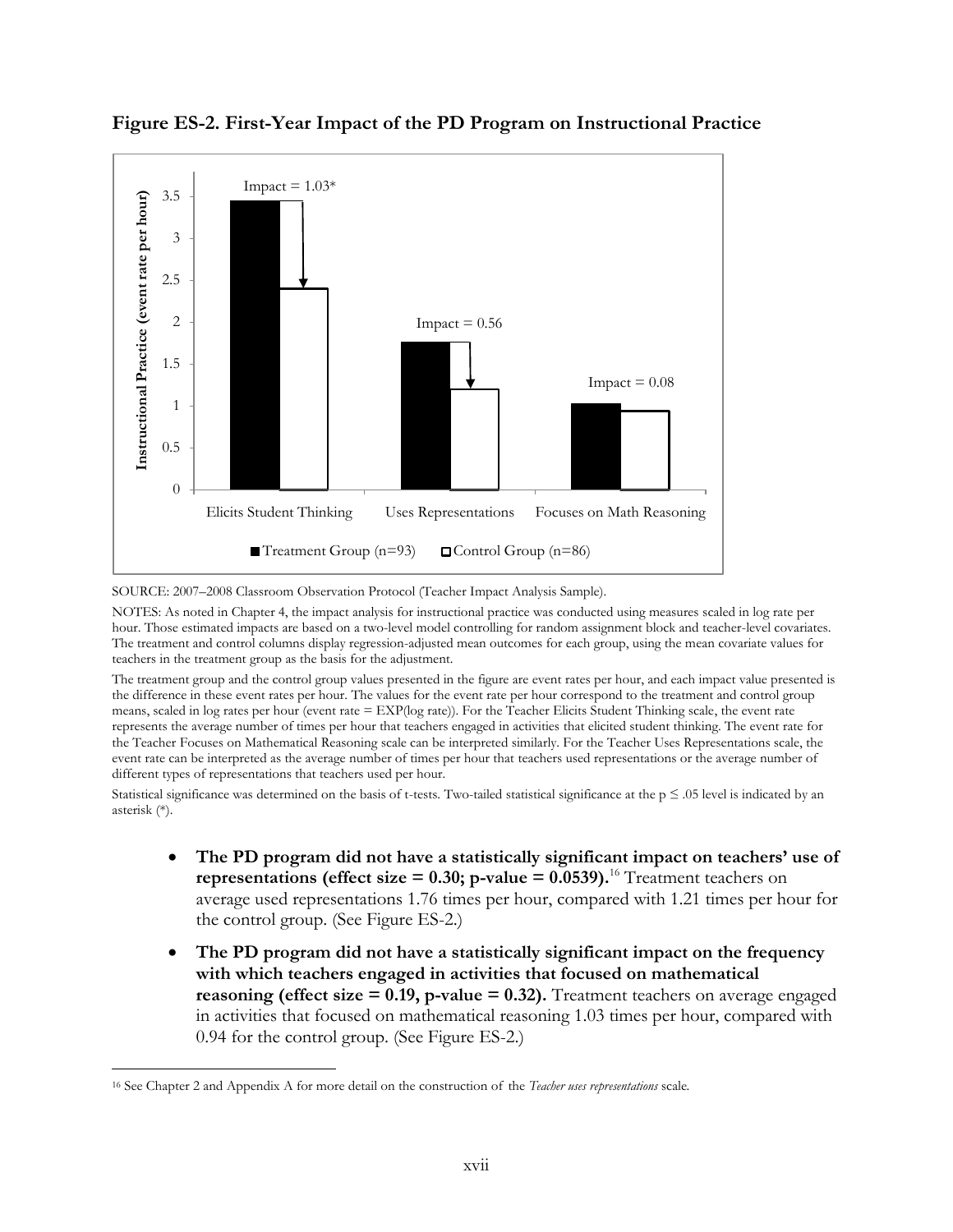#### **Impact on Student Achievement in Rational Numbers**

- **During the first year of implementation, the PD program did not have a statistically significant impact on average student achievement as measured by the** *Total scale score* (effect size  $= 0.04$ , p-value  $= 0.37$ ). Students in treatment schools on average scored 217.11 scale score points, compared with 216.59 for the control group.
- **The PD program did not have a statistically significant impact on either of the student achievement subscale scores.** On the *Fractions and decimals score,* students in treatment schools on average scored 215.53 scale score points, compared with 215.01 scale score points for students in control schools (effect size  $= 0.03$ , p-value  $= 0.38$ ). On the *Ratio and proportion score*, students in treatment schools on average scored 218.65 scale score points, compared with 218.18 scale score points for students in control schools (effect size  $= 0.03$ , p-value  $= 0.46$ ).

#### **Examining Additional Questions Related to the Impact Findings**

We examined several additional questions related to the impact findings using nonexperimental analyses. Specifically, we examined whether teacher turnover during the school year might alter the interpretation of the impact findings, because teachers who began after the beginning of the school year did not have access to all of the PD. We also examined whether outcomes may have differed if the PD had targeted teachers with low or high levels of prior knowledge, or on students with low or high levels of prior achievement. Finally, we examined whether the knowledge or practices emphasized in the PD appear to be related to student achievement, irrespective of teachers' treatment status. The study was not designed to provide a rigorous test of these questions, so the results should be viewed as suggestive.

- **Teacher Turnover.** Some teachers in the treatment group participated in nearly all the PD, whereas others participated in only some of the PD. Teachers who remained in their schools from the fall baseline data collection to the end of the school year had access to more of the PD than those teachers who came later in the school year. We compared outcomes for treatment teachers who remained in their schools from the fall baseline data collection to the spring impact data collection with outcomes for control teachers who remained in their schools over this same period. Overall, 91 percent of the teachers in the impact analyses were present in the fall; the remaining 9 percent arrived sometime later in the year. Analyses focused on the subsample of "stable" teachers and their students yielded results similar to those for the full study sample. These nonexperimental results suggest that, despite its consequences for access to the PD, *teacher turnover does not appear to alter the observed impact findings.*
- **Baseline Teacher Knowledge.** A second question is whether the PD program may have been more or less effective for teachers who began the study with different levels of baseline knowledge. Teachers with high levels of baseline knowledge may have found the PD too easy; teachers with low levels of baseline knowledge may have found the PD too hard. Nonexperimental analyses did not show a statistically significant association between teachers' initial knowledge levels and treatment-control differences in teacher knowledge, their instructional practice, or student achievement, *which suggests that targeting the PD to teachers with a particular level of mathematics knowledge would be unlikely to alter the findings.*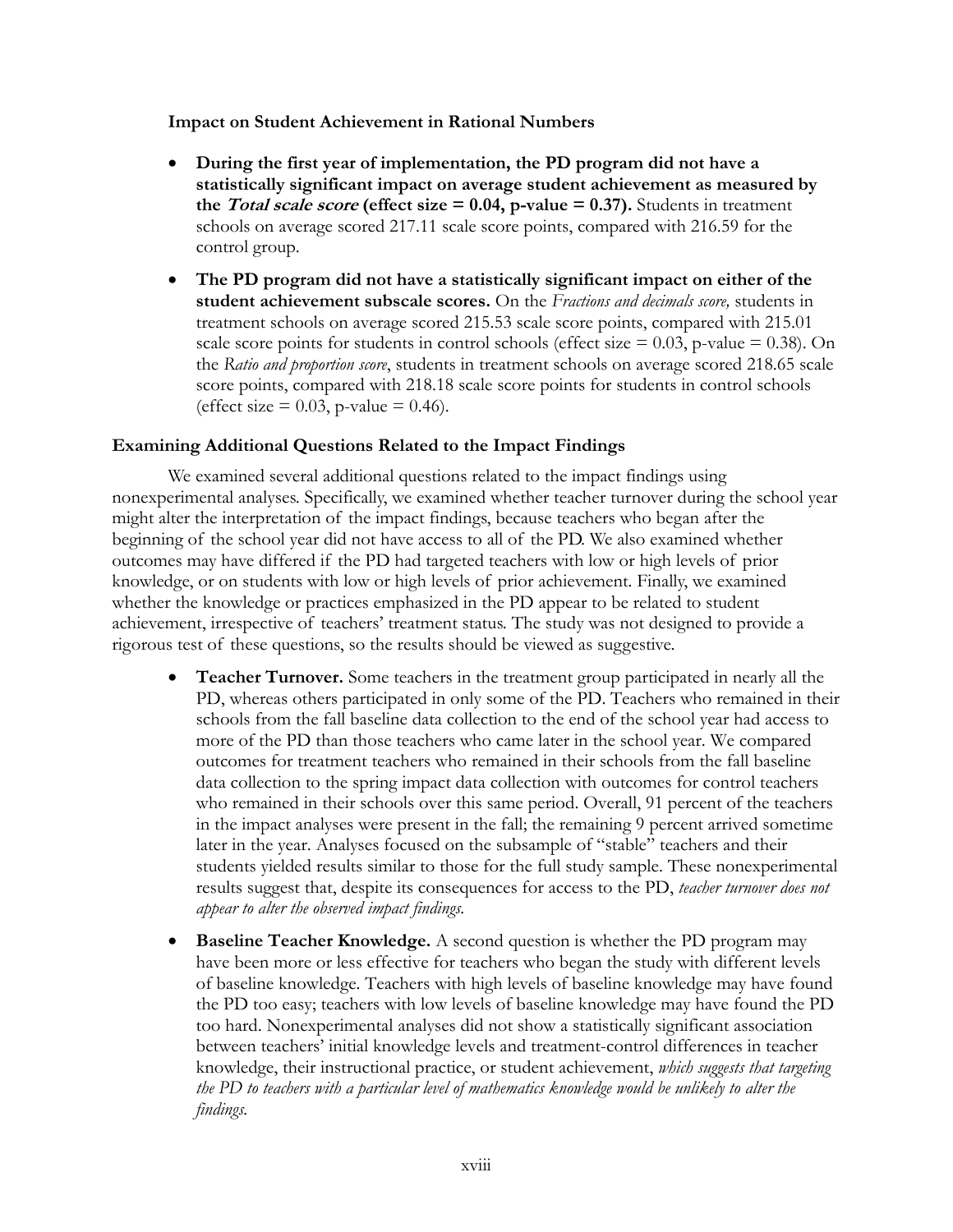- **Baseline Student Achievement.** A third question is whether the PD program may have been more or less effective for students who began the year with different levels of baseline achievement. Students of different initial achievement levels might have had different needs. Nonexperimental analyses indicated that the PD program did not appear to be more or less effective for students with low or high initial achievement, *which suggests that targeting the PD to teachers with students of a particular mathematics skill level would be unlikely to alter the findings.*
- **Teacher Knowledge, Instructional Practice, and Student Achievement.** A final question is whether the study's outcome measures captured aspects of teacher knowledge and instructional practice that are associated with student achievement. Correlational analyses show no statistically significant relationships linking the teacher knowledge measures and instructional practice measures to student achievement, although most of the coefficients were positive and consistent in magnitude with associations reported in the literature.

#### **Summary**

In summary, the study's results indicate that, during the first year of implementation, the PD program did not have a statistically significant impact on teacher knowledge. It had a significant positive impact on the frequency with which teachers engaged in activities intended to elicit student thinking, one of the study's three measures of instructional practice, but it did not have a statistically significant impact on the other two measures of instruction. The PD program did not have a statistically significant impact on student achievement in rational numbers.

Nonexperimental analyses conducted to supplement the main impact analyses suggest that the main results were not affected by teacher turnover during the implementation year. The nonexperimental analyses did not provide evidence of differential effectiveness for teachers with different levels of baseline knowledge or students with different levels of baseline achievement.

These results should be interpreted in the context of the study's design, the settings in which the PD was delivered, and the study's measures. The study was designed to examine the impact of the PD program as implemented by two providers in 12 districts. On average, students in the study schools entered seventh grade substantially below grade level, scoring at the 19th percentile on the study's measure of achievement in rational numbers. While one strength of the study is that it assessed the impact of the PD program on teacher knowledge and instruction, the instructional practice measures focused only on the frequency with which teachers engaged in specific practices, not the quality with which the practices were implemented. Further, although the study met the targets set for statistical power, the sample size and the reliability of the teacher measures limited the precision of the estimated effects on teacher knowledge and instruction.

The results reported here are based on a single year of implementation of the PD program, in the 2007-2008 school year. During the 2008–2009 school year, in 6 of the 12 study districts, teachers in schools randomly assigned to the treatment condition were provided with the opportunity to participate in a second year of PD focused on rational numbers. The next report from the Middle School Mathematics PD Impact Study will provide evidence on the impact of the full, two-year PD program.